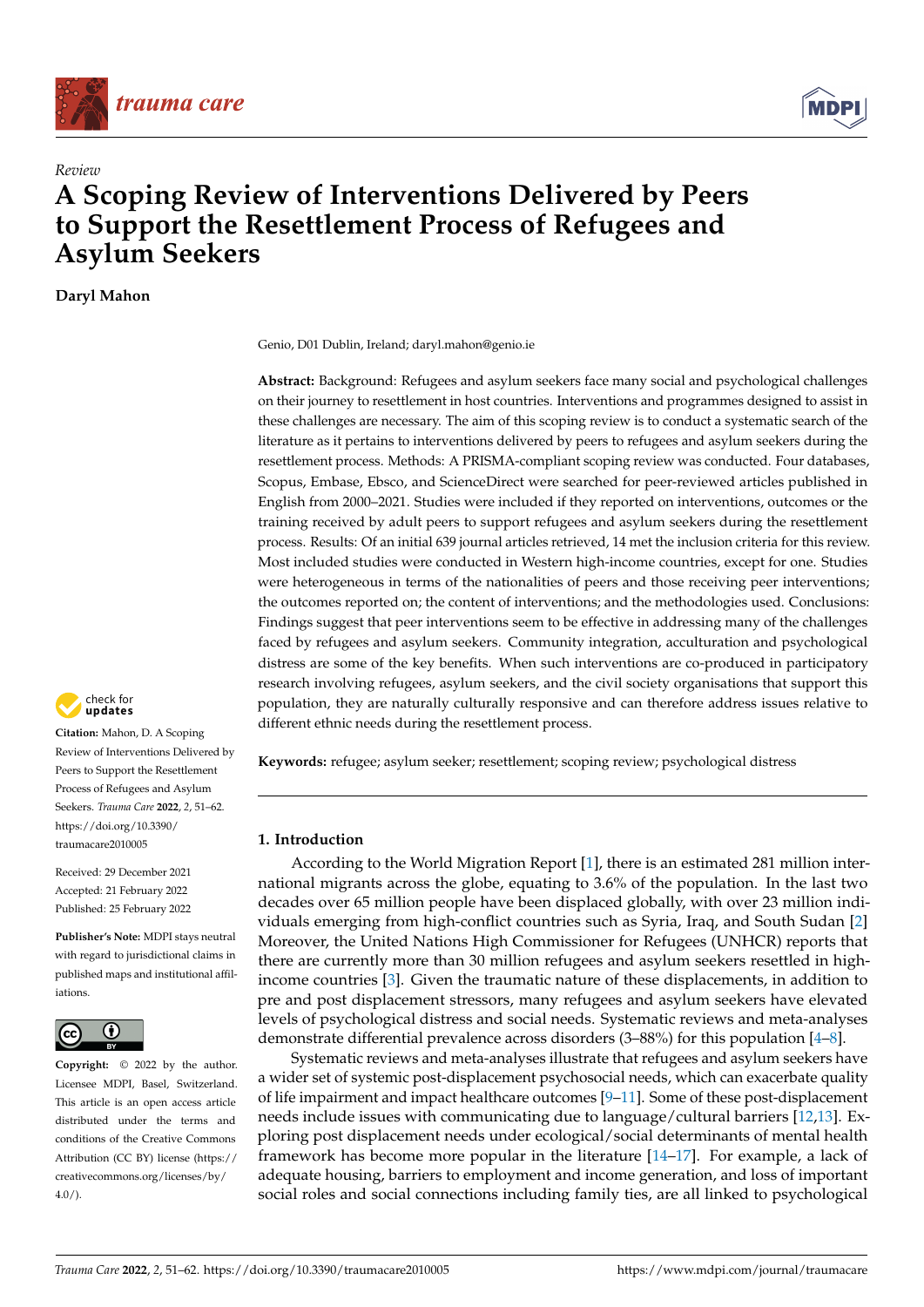distress during the resettlement, acculturation, and integration process [\[9,](#page-9-5)[10,](#page-9-6)[18\]](#page-10-5). As such, interventions that move beyond the individual psychopathology and have a social element are needed when working with this population, and these supports must be culturally responsive [\[19,](#page-10-6)[20\]](#page-10-7).

Although there has been a proliferation of models to work with such issues across general populations in Western societies, a more nuanced approach that considers multicultural identities is needed when working with refugees and asylum seekers [\[21,](#page-10-8)[22\]](#page-10-9). Research supports the presupposition that culture needs to be considered; the literature demonstrates small to medium effects when cultural adaptations are implemented by professionals across psychological and preventative interventions [\[19](#page-10-6)[,23](#page-10-10)[–25\]](#page-10-11). However, considering the heterogeneity within and between refugee and asylum populations, training professionals to meet these disparate cultural needs may be problematic. Riggs [\[26\]](#page-10-12) informs us that "there may not be one 'model' of best practice but a suite of strategies that are flexible and adaptable and are reflective of the clients cultures, languages, existing social groups and resources of local service providers both mainstream and culturally-specific". Indeed, a recent scoping review on cultural competency in organisations working with refugees suggests that there is a lack of voice and participation by refugees and asylum seekers [\[20\]](#page-10-7). One method that may mitigate against a possible lack of cultural competency at the organisational level, and on the burden of training professionals in such approaches, while also encouraging more participation by refugees and asylum seekers, may be to use peers to deliver resettlement support.

#### *Peer Support*

Peer support has garnered increasing attention and support in recent decades, especially in the mental health space where lived experience and survivor voice is becoming more prevalent [\[27\]](#page-10-13). While there has been some disagreement as to the outcomes associated with peer support, studies have demonstrated a host of psychosocial and engagement outcomes [\[27](#page-10-13)[–31\]](#page-10-14).

In a review of general social service interventions offered to refuges and asylum seekers during resettlement, Shaw and Funk [\[32\]](#page-10-15) identified three support programmes delivered by peers. Overall, the literature exposes a relative lack of research on peer support programmes delivered by refugees or asylum seekers internationally. This was also noted in other studies [\[15,](#page-10-16)[18\]](#page-10-5). As such, a systematic scoping review is warranted as one way to identify and map the state of the extant knowledge in this arena.

#### **2. Materials and Methods**

A systematic scoping review of the published literature on peer support with refugees and asylum seekers during the resettlement process was conducted. The scoping review approach has been used very recently across differential studies with refugee and asylum seeker populations. For example,Burns et al. [\[33\]](#page-10-17) used this approach to identify issues around health with migrants in the United Kingdom. In a similar study, Villarroel et al. [\[34\]](#page-10-18) used a scoping review to explore health factors with refuges in Ireland. Furthermore, other studies used the approach to establish the extent of trust in resettlement settings [\[35\]](#page-10-19); to examine cultural competency in refugee service delivery [\[20\]](#page-10-7); to explore community-based healthcare best practices with refugees [\[22\]](#page-10-9); use of interpreters in mental health setting with refugees [\[36\]](#page-11-0); and to establish the extent of resettlement social supports [\[37\]](#page-11-1).

This systematic scoping review is informed by The Preferred Reporting Items for Systematic Reviews and Meta-Analysis (PRISMA) standard reporting guidelines [\[38\]](#page-11-2). Arksey and O'Malley's five-stage scoping review framework was employed [\[39\]](#page-11-3). The review was conducted in the following steps, identifying the essential research question; identifying relevant studies; study selection; charting the data; collecting, summarising, and reporting the results. As part of the reporting process for this scoping review, the Preferred Reporting Items for Systematic Reviews and Meta-Analysis extension for scoping reviews (PRISMA-ScR) checklist is used for transparency and reproducibility purposes [\[40\]](#page-11-4).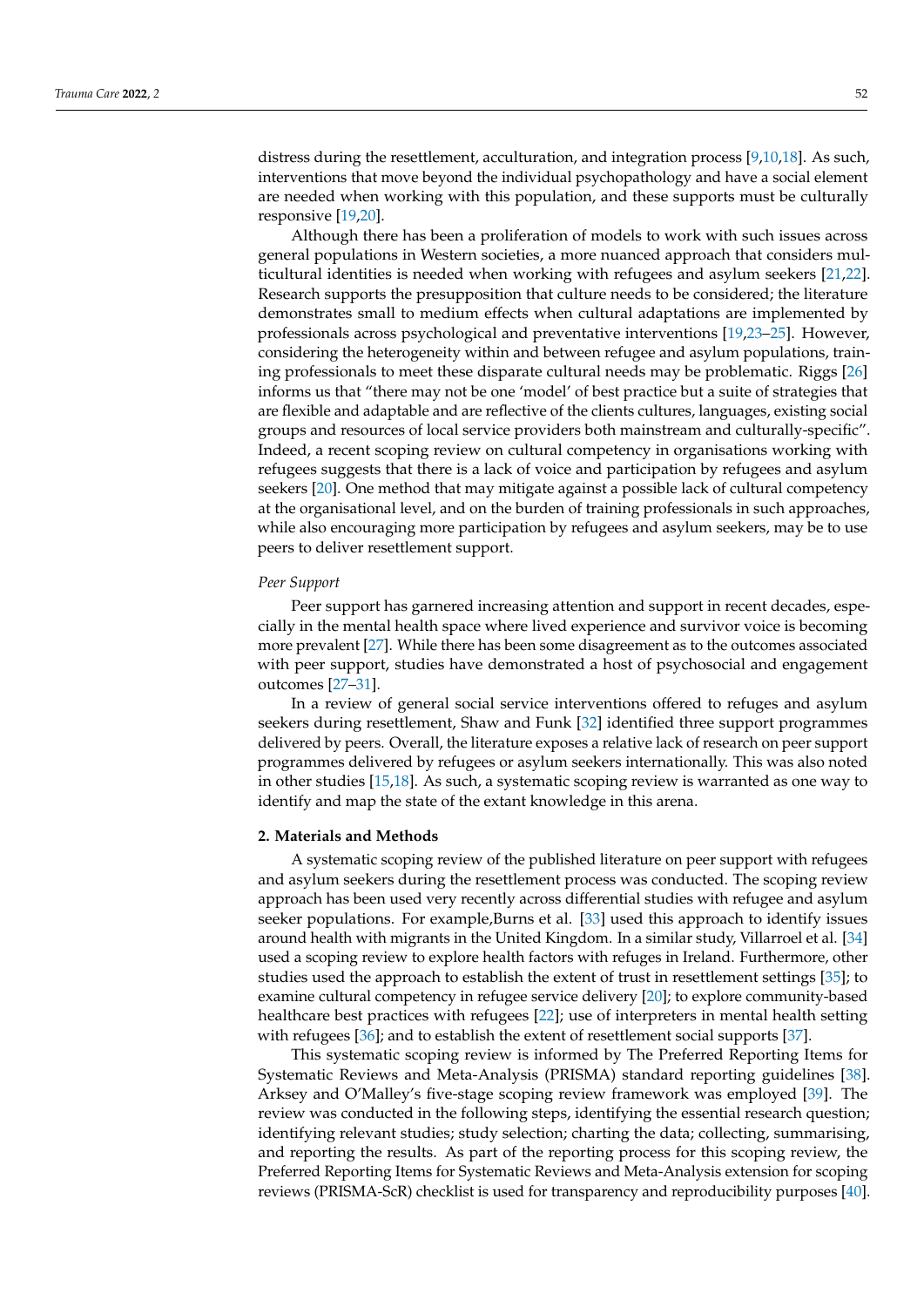#### *2.1. Stage 1. Identifying the Essential Research Question*

The scoping review framework requires a broad and well-articulated research question, which clearly outlines the concepts, outcomes, and population of interest [\[39](#page-11-3)[,41\]](#page-11-5). Thus, the following broad scoping question informed by the PICO protocol [\[42\]](#page-11-6) was used to develop the research question. How does the peer-reviewed literature describe interventions delivered by peers to refugees and asylum seekers during resettlement? The following sub-questions will be reported on also.

- 1. What type of research methodologies are used in research of peer interventions during the resettlement process with refuges and asylum seekers?
- 2. What outcomes are reported on in the peer literature
- 3. What type of training regimes are provided to peers delivering interventions?

#### *2.2. Stage 2. Identifying Relevant Studies*

The scoping review literature suggests using several literature resources to build a comprehensive picture of the research as it pertains to the research question [\[39\]](#page-11-3). Database searches in Web of Science, Scopus, Embase, and Ebsco were supplemented with searches of reference lists of identified papers, and a hand search of three electronic journals identified as relevant to the research question. The following words were used to search databases in Scopus and then also used in the three other databases: Peer\* AND Refugee\* OR Asylum\* AND Resettlement\* and NOT Children\* OR Adolescent\*. In addition, emails were sent to national and international organisations working in the refugee and asylum seeker practice and policy space asking if they were aware of any relevant studies.

#### *2.3. Stage 3. Study Selection*

Inclusion and exclusion were initially developed at the outset of the study and refined based on an iterative process after initial searches [\[39\]](#page-11-3). This criterion was chosen as it provides the best opportunity to address the research question/s. Due to constraints on time and resources it was only feasible to include studies conducted in English. Only methodologies that provided primary data on the delivery of the interventions or training from 2000–2021 were included. The rationale for these inclusion dates is based on the number of people displaced globally in the last two decades (65 million), as outlined in the introduction to this paper.

In total, 620 articles were sourced from databases, with 19 additional articles identified through citation searching as the study progressed (*n* = 639). All articles were downloaded into the reference management software Mendeley for appraising. The author screened all titles and abstracts in Mendeley, excluding those that failed to meet the inclusion criteria. A deadline for any new articles to be identified and added to the review was set as 10 November 2021. A total of 14 articles met inclusion criteria for this scoping review. The Preferred Reporting Items for Systematic Reviews and Meta-Analysis extension for scoping reviews (PRISMA) flowchart outlines the process involved in this study selection (Figure [1\)](#page-3-0).

Depicts the flow of information through the different phases of the scoping review and the rationale for inclusion/exclusion.

## *2.4. Stage 5. Collecting, Summarising, and Reporting the Results*

For reporting the results, a narrative summary based on thematic analysis [\[43\]](#page-11-7) is provided. Relevant themes related to the research question/s were developed based on data extracted from the charting form. Codes were assigned in Microsoft Word and then assimilated into broader abstract themes, which are discussed in this section. The data charting form was developed by the author, and it illustrates the characteristics used to extract data from individual studies. These heading were then utilised to inform the first coding phase. See Table S1 Supplementary Material.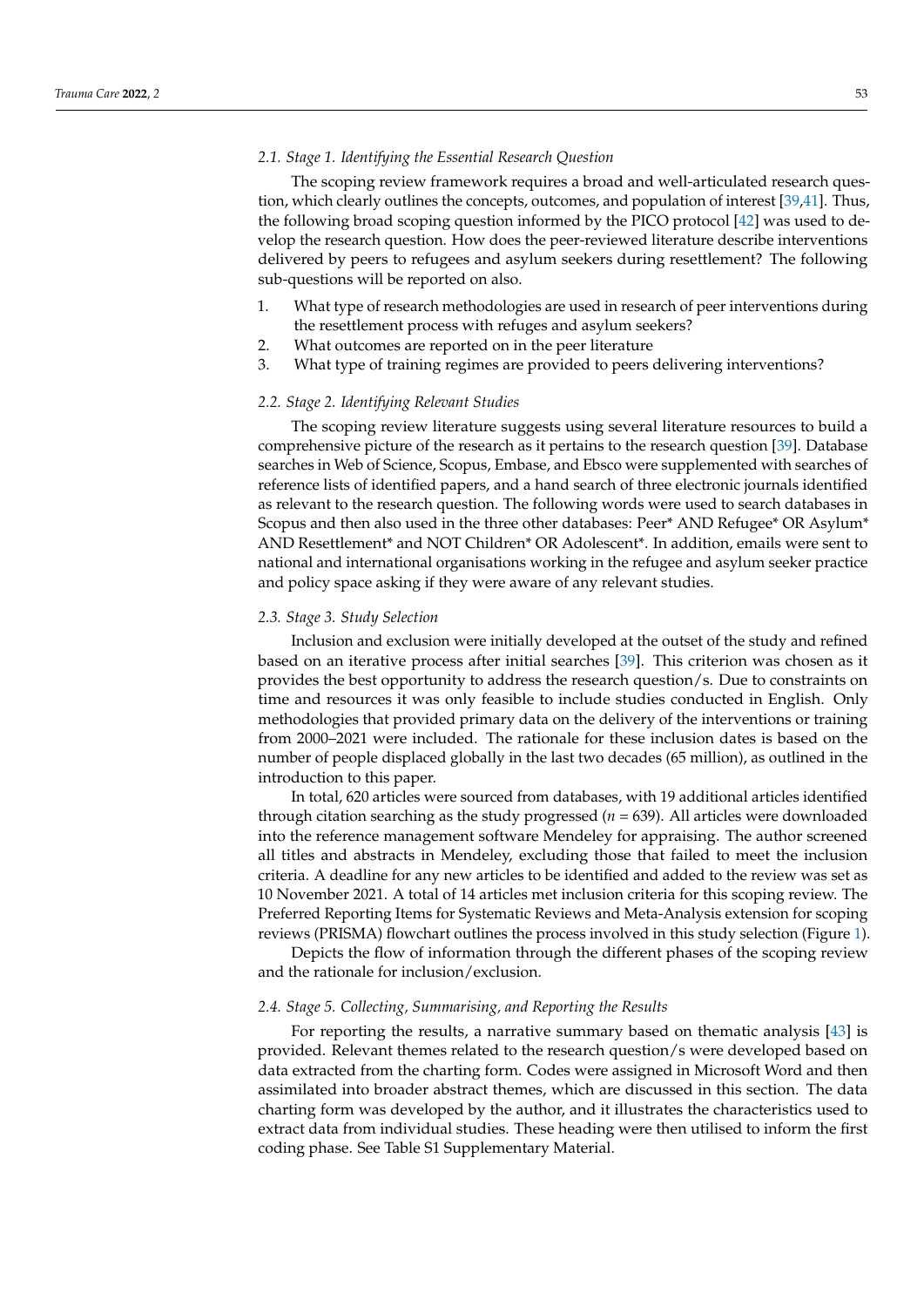<span id="page-3-0"></span>

**Figure 1.** PRISMA Flowchart adaptation as outlined by Page et al [38]. **Figure 1.** PRISMA Flowchart adaptation as outlined by Page et al. [\[38\]](#page-11-2).

## **3. Results**

 $\mathbf{D}$  is the flow of information through the different phases of the scoping review  $\mathbf{D}$ Most studies ( $N = 13$ ) were carried out in high income Western societies, Amer-*2.4. Stage 5. Collecting, Summarising, and Reporting the Results* (N = 2), Netherlands (N = 1), Germany (N = 1), Italy (N = 1), England (N = 1), Scotland  $\frac{1}{2}$  country, Uganda. For the studies that reported on participants nationality (N = 14), Baltic states were reported in (N = 1), Chechnya (N = 1), Latino (N = 1), Africa (N = 6), Middle East (N = 4), Southeast Asia (N = 4), Afghanistan (N = 2), and Pakistan (N = 1). Sample sizes were reported in all studies with a range of (N = 9–N = 613). Methodologies were reported in all studies (N = 14); qualitative studies were used in  $(N = 6)$ , of which (N = 2) were evaluations, (N = 4) were quantitative, of which three (N = 3) were a randomised control trial (RCT), with active controls, and mixed methods were reported in interventions and/or access participants in (N = 8), largely this was achieved through partnering with existing structures such as NGOs or community leaders.  $(N = 3)$  studies made explicit reference to making groups/interventions more homogeneous based on cultural demographics. The type of training peers received was reported in  $(N = 13)$ , and pre-existing manuals/protocols for the interventions were available in (N = 5). ica (N = 4), Canada (N = 1), Australia (N = 2), Spain (N = 2), Sweden (N = 1), Austria  $(N = 1)$ , and Finland  $(N = 1)$ . One study  $(N = 1)$  was conducted in a non-high-income  $(N = 5)$ . A co-production/participatory approach was used to inform the design of the

## For the studies that reported on participants nationality (N = 14), Baltic states were reported in (N = 1), Chechnya (N = 1), Latino (N = 1), Africa (N = 6), Middle East (N = 4), *3.1. The Impact of Training on Peers and Their Roles*

The training provided to peers to prepare them for their respective roles was heterogeneous. Although this can make it more difficult for reporting on evidence synthesis, it may speak to the fact that it is an area with a dearth of research, and the differential cultural and resettlement needs of refugees and asylum seekers in each study.

In terms of the duration of training provided to peers, workshops ranged from 18 h [\[44\]](#page-11-8) to 180 h [\[45\]](#page-11-9) delivered by researchers or host organisations providing services to refugees in the community. While three studies had existing manuals  $[46-48]$  $[46-48]$ , these studies were based on the amelioration of psychological distress. Likewise, the programme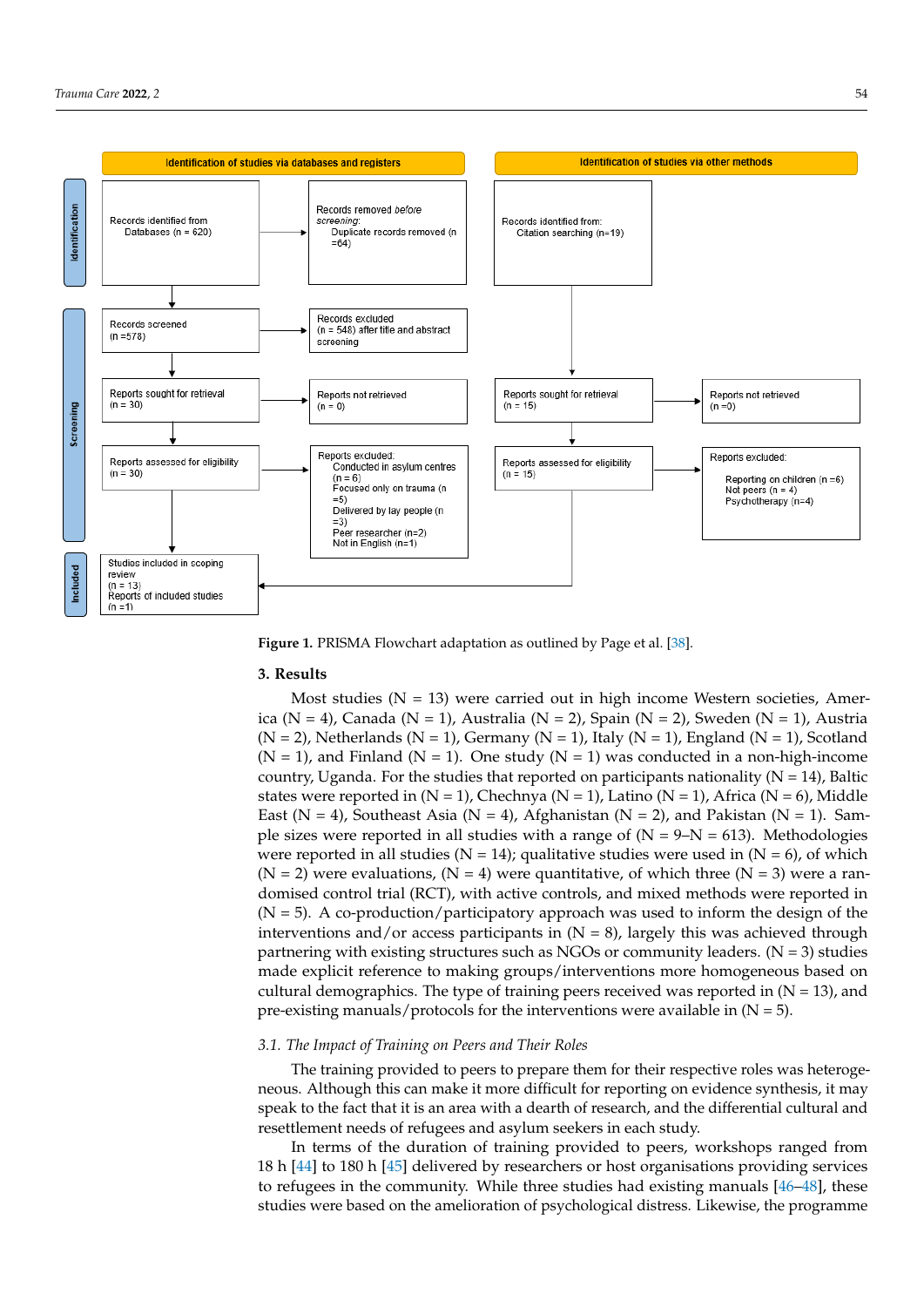content was far from homogeneous. However, most peers received practical facilitation and communication skills training [\[49](#page-11-12)[–54\]](#page-11-13).

Several studies reported on methods used in the training to assist peers to understand and connect refugees and asylum seekers to further resources within the community [\[44,](#page-11-8)[49–](#page-11-12)[51,](#page-11-14)[53](#page-11-15)[,55\]](#page-11-16).

Two studies described the qualitative experience peers had when it came to training or lack thereof. The supervisors and peers in the de Graaff et al. [\[46\]](#page-11-10) study noted the importance of supervision for support, learning, and integrating the protocols. As this participant notes:

*"Of course, we also had weekly supervision, so we talk about it. We are very clear and open about the difficulties we face, how we can better approach it, from how other colleagues dealt with it".*

Interestingly, the one study that used a sample who had not received peer training prior to taking up their role noted the impact a lack of training had on both communication skills, and connecting refuges and asylum seekers to further resource:

*"Interviewees said they need ongoing training around systems and resources, how to interact with colleagues and clients, and how to act and communicate with clients who may be upset, or frustrated. Caseworkers said they wanted opportunities for certification and professional training. Multiple interviewees talked about wanting qualifications beyond their experience"*. [\[56\]](#page-11-17)

While this highlights the importance of training in these specific areas for peers, the optimal training regime in terms of content and duration remains elusive. One other issue to note is the impact that training had on peers' sense of self. In the Shaw [\[56\]](#page-11-17) study, the lack of training may have left peers feeling ill prepared for some of the more challenging issues involved in their roles. In comparison, Paloma et al. [\[57\]](#page-11-18) illustrate that peers in their study grew in resilience and feelings of empowerment as the training progressed, these issues would seem to be reflected in the three studies where peers received training and support based on existing manuals [\[46](#page-11-10)[–48\]](#page-11-11). Overall, training seems to be integral for peers working with refugees and asylum seekers, while relying on experience alone has the potential to impact negatively on peers' wellbeing and feelings of effectiveness.

## *3.2. Co-Producing Culturally Sensitive Peer Training Leads to Positive Outcomes*

Most of the studies that reported on a training regime included key stakeholders in a coproduced peer training, however the manualised protocols did not, although they adapted the intervention to be culturally responsive through peer delivery. Stakeholder involvement was achieved in various ways, such as directly consulting the peers on the type of content to be included, to partnering with key NGOs working within these areas, and consulting with community leaders from the identified communities. The type of discussion topics or content to be used in the peer training was developed in consultation with peers/recipients in [\[49](#page-11-12)[,51,](#page-11-14)[53](#page-11-15)[–55\]](#page-11-16). In one study Abrahamson et al. [\[49\]](#page-11-12), content was developed in conjunction with a theoretical model by using workshops to explore the narrative experience of the refugee process by the peers and integrating this with theoretical concepts in social health, psychology, and medical anthropology. In a second study, Steward et al. [\[53\]](#page-11-15) used a preintervention process for refugees and asylum seekers to articulate their preferences for the type of supports they would like during the intervention. In doing so, interventions and content were developed to meet diverse needs, whilst also being culturally responsive.

Most of the studies ( $N = 12$ ) used the existing structures within the community, organisations, or community leaders to support the development of culturally responsive interventions. This was performed for two main reasons, to access participants and peers and to develop programmes as culturally sensitive. Community leaders were used in three studies [\[52–](#page-11-19)[54\]](#page-11-13) for accessing and choosing participants and designing culturally responsive content. Similarly, relevant organisations were involved as they had access to participants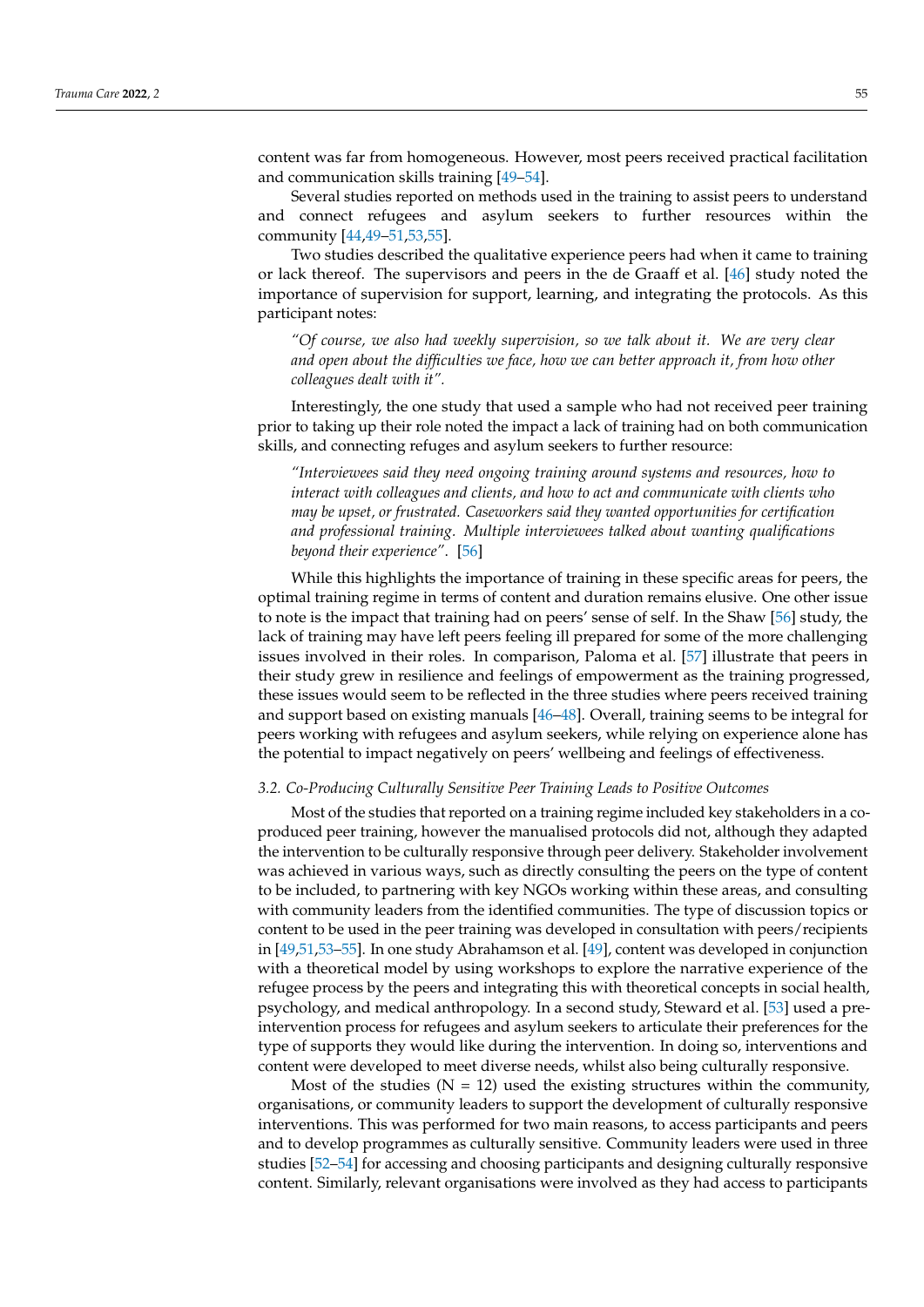and could also inform the design of culturally responsive interventions [\[49,](#page-11-12)[51,](#page-11-14)[53](#page-11-15)[–55\]](#page-11-16). Im and Rosenberg [\[51\]](#page-11-14) elucidate what this process resembled in their study:

*"For a culturally sensitive and effective intervention, the trained refugee leaders were actively involved in the development and adaptation process by providing inputs and feedback on the topics and the contents and adding culturally relevant examples and activities to the curriculum (ex. Bhutanese proverbs regarding health, chanting for opening and closure, etc.)".*

While the content design and delivery were developed within a culturally sensitive coproduced format, the composition of peer interventions that were group based were also coproduced. The studies reported on the importance of having a homogeneous composition in terms of group membership, and this extended beyond ethnicity, with gender and even age often sought out [\[47](#page-11-20)[,49](#page-11-12)[,52\]](#page-11-19). The Steward et al. (2012, p. 525) [\[53\]](#page-11-15) findings exemplify this:

*"Participants appreciated that female and male refugees met separately and that the Somali and Sudanese refugees had separate groups. A few suggested that groups could be even more exclusive in terms of language and age. To illustrate, one Sudanese group comprised people who spoke different versions of Arabic making communication challenging. Agebased support interventions were suggested to enable people of the same age group to discuss similar issues affecting them".*

In terms of what the intervention's peers were trained in, two models were based on training peers in peer support and then providing them with mobile phones with credit to practice offering support to each other in order to build social capital [\[52](#page-11-19)[,54\]](#page-11-13). A third model [\[53\]](#page-11-15) used a phone call as a follow up intervention for extra support by peers after groups to check in. Five interventions had existing established protocols/manuals predetermined prior to the study. The Club House Model [\[50\]](#page-11-21); *Culture-Sensitive and Resource Oriented Peer (CROP);* [\[45\]](#page-11-9), ALMA (Amigas Latinas Motivando el Alma/Latina Friends Motivating the Soul) [\[44\]](#page-11-8); Self Help Plus [\[47,](#page-11-20)[48\]](#page-11-11) and Programme Management Plus [\[46\]](#page-11-10). The delivery and content of interventions was diverse, for example, Paloma et al. [\[57\]](#page-11-18) reported including issues such as migratory mourning (e.g., social network, language, culture, and status) and identifying personal strengths and community resources to cope with these issues.

Instead, Steward et al. [\[53\]](#page-11-15) used provision of information, affirmation, and emotional support in addition to accessibility (e.g., childcare and transportation). The range of information and supports delivered to refuges and asylum seekers was vast and highlights the importance of experiential knowledge supported by more formal content, including sources from the wider social system, as described by the Steward et al. [\[53\]](#page-11-15):

*"Facilitators provided information on conflict management, financial counselling, addressing spousal conflicts, supporting children with schoolwork, dealing with discrimination, accessing services and seeking optimum employment. This information was derived from settlement agencies, government departments or the internet, in addition to peer facilitators' experiential knowledge".*

Although the CROP intervention in the Renner et al. [\[45\]](#page-11-9) study was primarily aimed at the amelioration of trauma in a culturally responsive way, the actual interventions delivered after the training could be conducted in a flexible manner decided by the peers. As such, the groups offered a mix of content and processes as illustrated in each gendered group where women discussed issues such as childcare, household affairs, or cooking, while men adhered to themes such as how to deal with the authorities in a proper way, how to obtain an Austrian driving license, how to help with medical assistance, or how seek employment. Im and Rosenberg [\[51\]](#page-11-14) illustrate the diversity of topics that were delivered in their intervention and how this was conducted in a culturally responsive way:

*"Key terms of the intervention topics, such as stress, acculturation, mental health, nutrition, healthy lifestyle, and community, were examined as a team in both languages*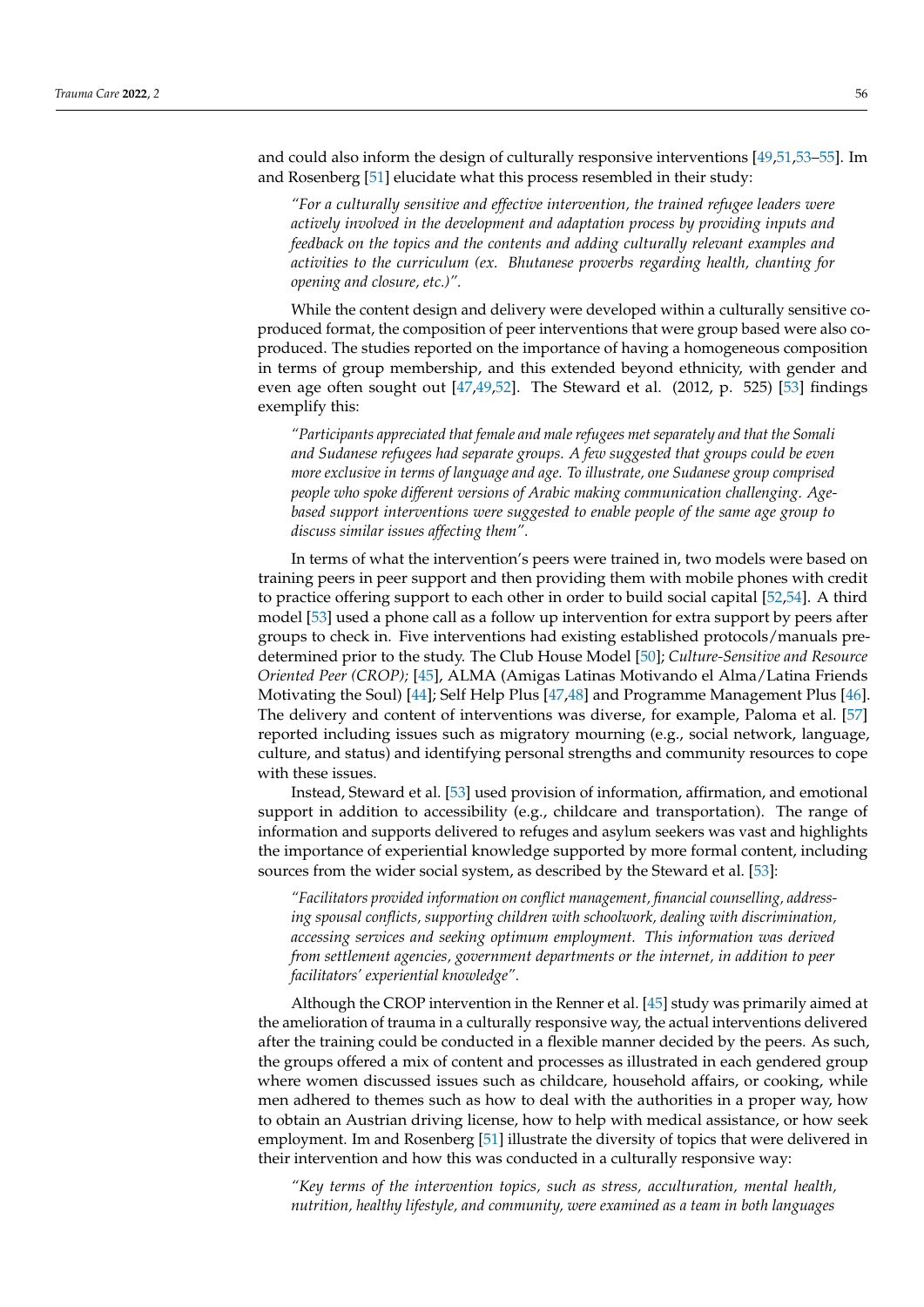*and the peer facilitators had additional meetings prior to each session to go over the contents in Nepali".*

This participant describes how learning in the peer group setting was used in order to support integration with the wider community. The group offered a safe space to try out new behaviours that would not be consistent with the participants culture within their country of origin. Thus, for this participant, the peer group helped support the acculturation process:

*"In my culture, it is very hard to look at a person face-to-face [* . . . *] and [* . . . *] being women, you don't just laugh or smile [* . . . *] And when we practice sitting, facing one another, talking [* . . . *] it changed my relationship because I practice it with other community, the wider community, looking at the person's eyes and smile* ". [\[52\]](#page-11-19).

The following five articles reported on interventions that were beneficial for trauma and psychological distress during resettlement: [\[44](#page-11-8)[–48\]](#page-11-11). Three of these studies exclusively focused on trans-theoretical scalable manualised interventions developed by the World Health Organisation (WHO) for psychological issues such as trauma, depression and anxiety [\[46](#page-11-10)[–48\]](#page-11-11). Although these studies had small effect sizes, effects were not demonstrated at follow up in the Purgato et al. [\[47\]](#page-11-20) study, and at three months the intervention effectiveness was greatly reduced in the Tol et al. [\[48\]](#page-11-11) intervention. However, as both these studies were conducted in camps in host countries, the effectiveness may have been reduced due to contextual factors. Trans et al. [\[44\]](#page-11-8) reported on reductions in depression, stress (including acculturation stress) perceived social support, and coping ability.

While Renner et al. [\[45\]](#page-11-9) reported on reduced levels of anxiety, depression, and trauma symptoms, they note that wider resettlement issues were not successfully addressed, suggesting that in interventions resource capital may be essential during the resettlement process:

*"Although all the participants had experienced positive changes in many aspects of their lives, there were many more issues that they had to cope with. At the end of the program the women were still confronted by bread-and-butter issues: 'can you tell me how to get a job?' (Wuail); 'do you have any friends who need housecleaning? I can do it' (Kui); 'there are seven of us living in my three-bedroom house. It is so small. I have to sleep in the kitchen (Nyamata)".*

#### **4. Discussion**

The aim of this review was to identify and examine the body of peer-reviewed literature as it relates to the following research question: 'How does the literature describe interventions delivered by peers to refugees and asylum seekers during the resettlement process?' This scoping review included 14 peer-reviewed articles from an initial 639, with the characteristics of each study extracted and charted. The resulting data was used to report on two main themes. The studies included in this scoping review provide evidence for the effectiveness of culturally responsive peer-delivered interventions with diverse refugees and asylum seekers as they transition through the resettlement process in mainly high-income Western countries, with the exception of Uganda.

At the same time, peer support during the resettlement process seems to be a relatively untapped area in the extant literature. The research in this area is still in its infancy, and as such, much of the interventions in this review are localised and heterogeneous in terms of methodologies, training, content, and outcomes. Paradoxically, it may be that this heterogeneity is what makes these interventions successful, as they are localised not just to individual countries and contexts but to ethnic identities also. This would be consistent with the general cultural competency literature cited previously regarding the differential factors that can contribute to effective interventions with refugees [\[20\]](#page-10-7) and the cultural competency literature in general [\[23–](#page-10-10)[25\]](#page-10-11). Likewise, these finding seem to echo those found in Charles et al. [\[58\]](#page-11-22) systematic review examining the importance of modifications to peer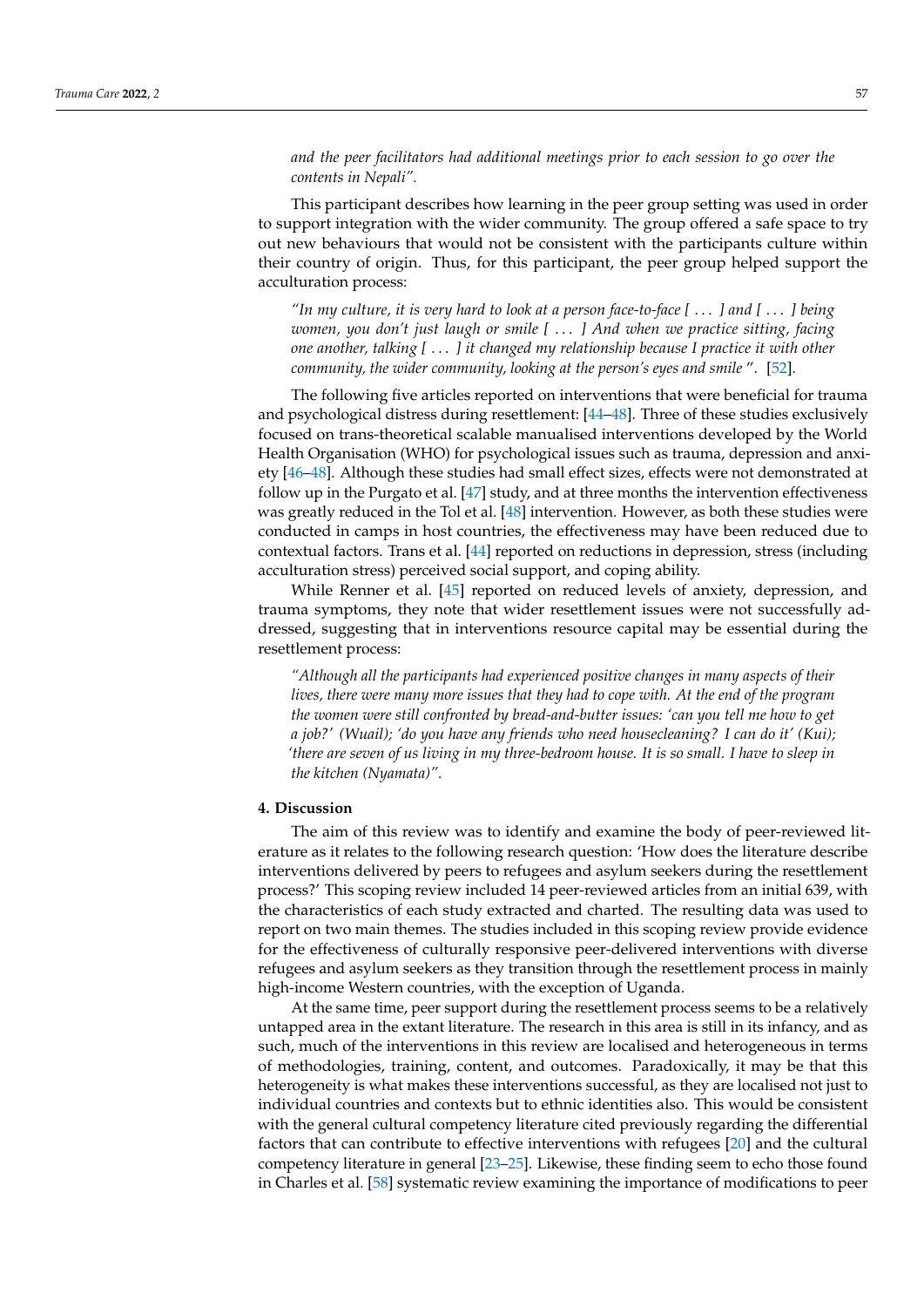interventions, and the description provided by [\[26\]](#page-10-12) earlier in this paper thar suggests that there may not be 'one model of best practice.'

On this note, the first, and one of the key findings from this scoping review, is the involvement of key stakeholders in co-producing peer interventions in terms of them being culturally responsive. Civil society organisations working with refugee populations, and refuges and asylum seekers themselves, played a large role in designing content that was culturally sensitive. In addition, such participatory approaches allowed for group membership and composition to consider further multicultural identities such as age, gender, and language [\[49](#page-11-12)[–55\]](#page-11-16). This participation by the key stakeholders seems to be integral to successful interventions because they entail the added advantage of being naturally culturally responsive to the needs of each heterogeneous population, something which is very difficult to accomplish for the average practitioner attempting to move beyond a monocultural approach.

The next finding from this scoping review suggests that outcomes are vast and varied as they relate to the resettlement process. As such, in this review, peer interventions impacted on various social and wellbeing indicators across the wider ecological and social determinant systems previously identified as impacting on the resettlement process [\[9,](#page-9-5)[10](#page-9-6)[,18\]](#page-10-5). However, it should be noted that interventions that largely focus on psychopathology [\[45](#page-11-9)[–48\]](#page-11-11) even in the context of programmes with some focus on resettlement issues, failed to address many of these social determinants of health. However, there are small benefits from brief manualised interventions that can ameliorate various forms of non-diagnosable psychological distress.

The findings further support that resettlement was improved through enhanced community integration through acculturation and belonging [\[49](#page-11-12)[–55\]](#page-11-16) and while specific interventions such as connecting participants to community resources helped this process [\[44,](#page-11-8)[50,](#page-11-21)[55\]](#page-11-16) group members have their own knowledge capital that is used to support peer group members [\[52](#page-11-19)[,53\]](#page-11-15).

The final finding centres on training provided to peers, which is experienced as being integral. However, the optimal level of training remains unknown; again, this seems to be consistent with the general peer work literature [\[58\]](#page-11-22). While only three studies spoke to the impact of training on those delivering the interventions, the findings do suggest that effective interventions have a facilitative and communicative skills element to them [\[49](#page-11-12)[–55\]](#page-11-16) while also providing information on how to access community resources to support capital, acculturation, and community integration [\[44,](#page-11-8)[49–](#page-11-12)[53\]](#page-11-15). Training and supportive supervision provided to those delivering interventions is integral, as it can impact on peers building their sense of effectiveness, while a lack of training can leave peers feeling ill prepared to face challenging tasks in their roles and deliver protocols with fidelity.

Regarding the individual studies in this scoping review, the quality was heterogeneous in terms of methodologies. Four studies had a qualitative sample size of ten or under [\[49](#page-11-12)[,54–](#page-11-13)[56\]](#page-11-17) with six larger studies that included pre–post data [\[44](#page-11-8)[–48,](#page-11-11)[50\]](#page-11-21). Three studies reported on a mixed methods approach [\[46](#page-11-10)[,49](#page-11-12)[,52\]](#page-11-19).while four of the studies did include a randomised control trial [\[45](#page-11-9)[–48\]](#page-11-11). While appreciating the benefit of the RCT, I tend to share concerns noted by Bonnell et al. [\[59\]](#page-11-23) regarding their appropriateness and the utility of this methodology in a sociological setting, especially where there are no intervention protocols. However, as all the RCTs and quantitative studies share many of the same outcome measures, a systematic review and meta-analysis should be considered.

#### *4.1. Limitations of this Scoping Review*

There are several limitations to this scoping review that should be considered when interpreting the findings. Firstly, it would be amiss not to acknowledge that this review was conducted by one person only, and while rigorous scoping review protocols and PRISMA guidelines were followed, it remains that an additional reviewer may have been beneficial with regards to analysis and searching. Secondly, the search strategy may have also been limited, in that four databases were only searched, and the keywords used may have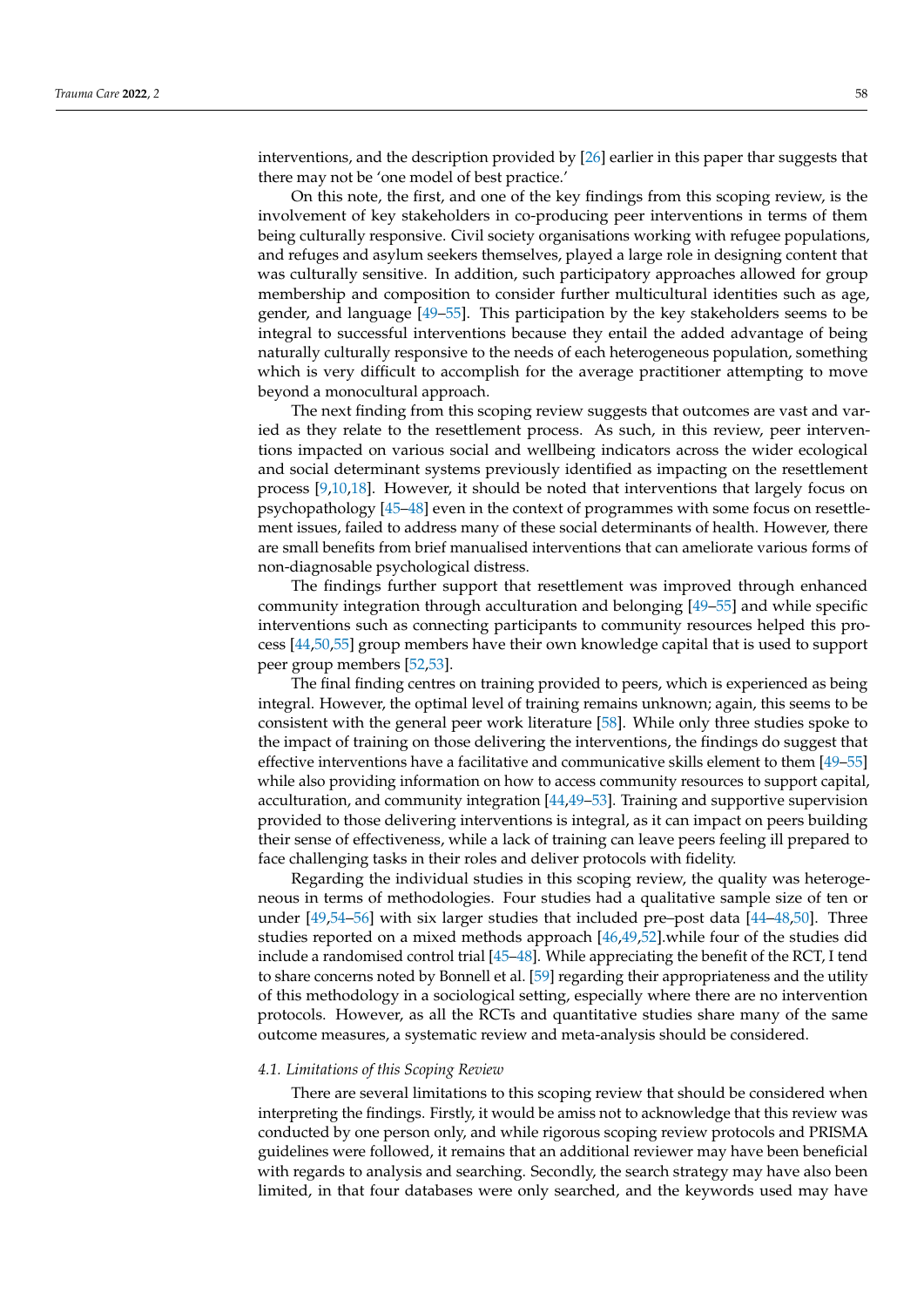provided for a narrow selection of peer-reviewed literature. It's possible, for example, that there are other sources of evidence where resettlement and peer interventions were reported on as secondary outcomes. Thirdly, this was not an exhaustive search as the grey literature was not included due to time constraints. Fourthly, the reliance on peerreviewed English articles means the review may have missed important studies conducted in different countries. Finally, while most studies included in this scoping review had participation from refugees and asylum seekers, this review could have benefited from participation by these key stakeholders. This could have been achieved by including the stakeholders in a sixth and optional stage of scoping reviews [\[38](#page-11-2)[,60\]](#page-11-24), however, the reviewer did not have the resources to make this a reality

#### *4.2. Implications for Practice, Policy, and Research*

Research of peer interventions during the resettlement process for refugees and asylum seekers is still in its infancy and heterogeneous in nature. However, based on the findings presented in this, the first scoping review of the literature, some tentative recommendations are provided. The evidence presented in this review suggests that various interventions delivered by peers are effective for addressing many of the resettlement challenges across the broader ecological system of needs of refugees and asylum seekers in various countries. This effectiveness is demonstrated through benefits in emotional wellbeing, acculturation, community integration, and better access to community resources. As such, practitioners and organisations delivering peer interventions should focus on addressing these key areas. While interventions focusing on psychopathology seem to be effective in ameliorating trauma and other forms of mental health difficulties, wider social determinants across the ecology are not addressed. It is also possible that interventions delivered to refugees and asylum seekers who are accommodated in camps are less effective as evidenced by the reduced effectiveness of psychological interventions at follow up. Thus, where peers and organisations are exclusively delivering mental health interventions to refugees and asylum seekers during resettlement, consideration should be given to case management interventions also.

At the same time, training is integral to the peer role, and initial findings presented here suggest training with a focus on communication skills and how peers can help refuges and asylum seekers access community resources is helpful. Additionally, interventions that offer structure through manualised protocols are also effective when supported by training regimes and supervision. Policy makers can use the findings from this review to inform strategies to support the wider integration process, with peers playing an important role through participating in the co-production of policy with regards to resettlement interventions. Furthermore, research with larger sample sizes needs to be conducted both to provide further evidence of peer's interventions but also regarding the level of training needed for peers to be effective. Participatory approaches to research are one of the main findings in this review, and the author encourages all further research to involve refugees and asylum seekers, and the civil society organisations that work with them, in the co-production of culturally responsive models.

Future research using theoretical frameworks such as the ecological model may prove beneficial for establishing an evidence base regarding the level of impact across the system that peer interventions can produce. While the political system is unlikely to be impacted, the interaction of peer interventions on the other levels of the system may provide useful findings for practice and policy. Finally, a systematic review and meta-analysis should be considered. Many of the outcome measures used in the quantitative studies are the same, thus pooling effect sizes may be possible.

## **5. Conclusions**

This scoping review of 14 peer-reviewed studies demonstrates that peer support that is co-produced with refugees and asylum seekers, in conjunction with civil society organisations, is effective across the wider ecological system of needs this population of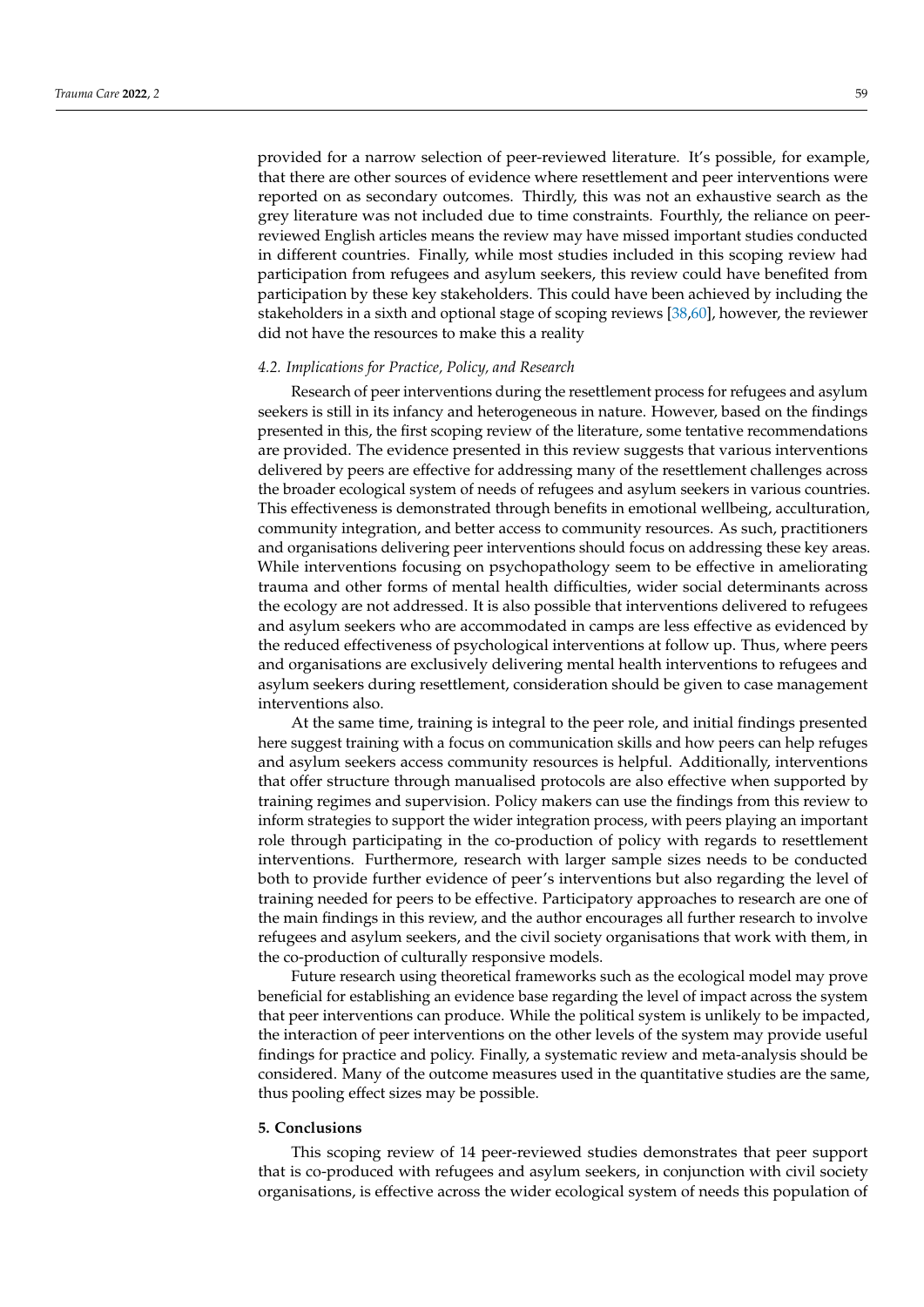people have during resettlement. One of the key findings is centred on how participatory approaches to designing the content and processes of these interventions contribute to a culturally responsive intervention. While many of the interventions were heterogeneous in terms of their content, outcomes, and training, peers in these studies reported benefits in emotional support, community integration, acculturation, and better access to services. As for the training provided to peers to deliver these interventions, the optimal training regime is still unclear. However, facilitative interpersonal skills, how to deal with challenging dynamics, and training around how to support or refer refugees and asylum seekers to community resources seems to be beneficial, while several manualised interventions with scalability also demonstrate some effectiveness. At the same time, training or lack thereof can impact the peer's sense of effectiveness in their role in positive and negative ways, and supports are needed for peers to be effective. To the author's knowledge, this is the first scoping review on peer interventions used to support refugees and asylum seekers during resettlement and provides evidence of the effectiveness of such interventions. As such, this review contributes to the extant literature by demonstrating that interventions that are designed and adapted in conjunction with key stakeholders are naturally culturally responsive to heterogeneous and culturally diverse populations in mainly Western highincome societies.

**Supplementary Materials:** The following supporting information can be downloaded at: [https:](https://www.mdpi.com/article/10.3390/traumacare2010005/s1) [//www.mdpi.com/article/10.3390/traumacare2010005/s1,](https://www.mdpi.com/article/10.3390/traumacare2010005/s1) Table S1: Charting Data Form.

**Funding:** No funding was received for this study.

**Institutional Review Board Statement:** Ethical review and approval were waived for this study as per advice from the NHS Health Re-search Authority (UK) decision tool, since it is a scoping review of published literature.

**Informed Consent Statement:** Participant consent was waived since no members of the public were involved in the design, conduct of this study, or reporting of this research.

**Data Availability Statement:** All data generated as part of this study are included in the article.

**Conflicts of Interest:** The author declares no conflict of interest.

## **References**

- <span id="page-9-0"></span>1. *World Migration Report (2020)*; International Organisation for Migration: Geneva, Switzerland, 2020; ISBN 978-92-9068-789-4.
- <span id="page-9-1"></span>2. UN High Commissioner for Refugees (UNHCR). Report of the United Nations High Commissioner for Refugees Covering the Period 1 July 2016–30 June 2017, 25 September 2017, A/72/12. Available online: [https://www.refworld.org/docid/59c8d9594.](https://www.refworld.org/docid/59c8d9594.html) [html](https://www.refworld.org/docid/59c8d9594.html) (accessed on 23 February 2022).
- <span id="page-9-2"></span>3. UNHCR. Global Trends: Forced Displacement in 2019. 2020. Available online: <https://www.unhcr.org/5ee200e37.pdf> (accessed on 8 October 2021).
- <span id="page-9-3"></span>4. Bustamante, L.; Cerqueira, R.O.; Leclerc, E.; Brietzke, E. Stress, trauma, and posttraumatic stress disorder in migrants: A comprehensive review. *Rev. Bras. Psiquiatr.* **2017**, *40*, 220–225. [\[CrossRef\]](http://doi.org/10.1590/1516-4446-2017-2290) [\[PubMed\]](http://www.ncbi.nlm.nih.gov/pubmed/29069252)
- 5. Bogic, M.; Njoku, A.; Priebe, S. Long-term mental health of war-refugees: A systematic literature review. *BMC Int. Health Hum. Rights* **2015**, *15*, 29. [\[CrossRef\]](http://doi.org/10.1186/s12914-015-0064-9) [\[PubMed\]](http://www.ncbi.nlm.nih.gov/pubmed/26510473)
- 6. Henkelmann, J.R.; de Best, S.; Deckers, C.; Jensen, K.; Shahab, M.; Elzinga, B.; Molendijk, M. Anxiety, depression and posttraumatic stress disorder in refugees resettling in high-income countries: Systematic review and meta-analysis. *BJPsych Open* **2020**, *6*, e68. [\[CrossRef\]](http://doi.org/10.1192/bjo.2020.54) [\[PubMed\]](http://www.ncbi.nlm.nih.gov/pubmed/32611475)
- 7. Morina, N.; Akhtar, A.; Barth, J.; Schnyder, U. Psychiatric disorders in refugees and internally displaced persons after forced displacement: A Systematic Review. *Front. Psychiatry* **2018**, *9*, 433. [\[CrossRef\]](http://doi.org/10.3389/fpsyt.2018.00433)
- <span id="page-9-4"></span>8. Steel, Z.; Chey, T.; Silove, D.; Marnane, C.; Bryant, R.A.; van Ommeren, M. Association of torture and other potentially traumatic events with mental health outcomes among populations exposed to mass conflict and displacement: A systematic review and meta-analysis. *JAMA* **2009**, *302*, 537–549. [\[CrossRef\]](http://doi.org/10.1001/jama.2009.1132)
- <span id="page-9-5"></span>9. Blackmore, R.; Boyle, J.A.; Fazel, M.; Ranasinha, S.; Gray, K.M.; Fitzgerald, G.; Misso, M.; Gibson-Helm, M. The prevalence of mental illness in refugees and asylum seekers: A systematic review and meta-analysis. *PLoS Med.* **2020**, *17*, e1003337. [\[CrossRef\]](http://doi.org/10.1371/journal.pmed.1003337)
- <span id="page-9-6"></span>10. Gleeson, C.; Frost, R.; Sherwood, L.; Shevlin, M.; Hyland, P.; Halpin, R. Post-migration factors and mental health outcomes in asylum-seeking and refugee populations: A systematic review. *Eur. J. Psychotraumatol.* **2020**, *11*, 1793567. [\[CrossRef\]](http://doi.org/10.1080/20008198.2020.1793567)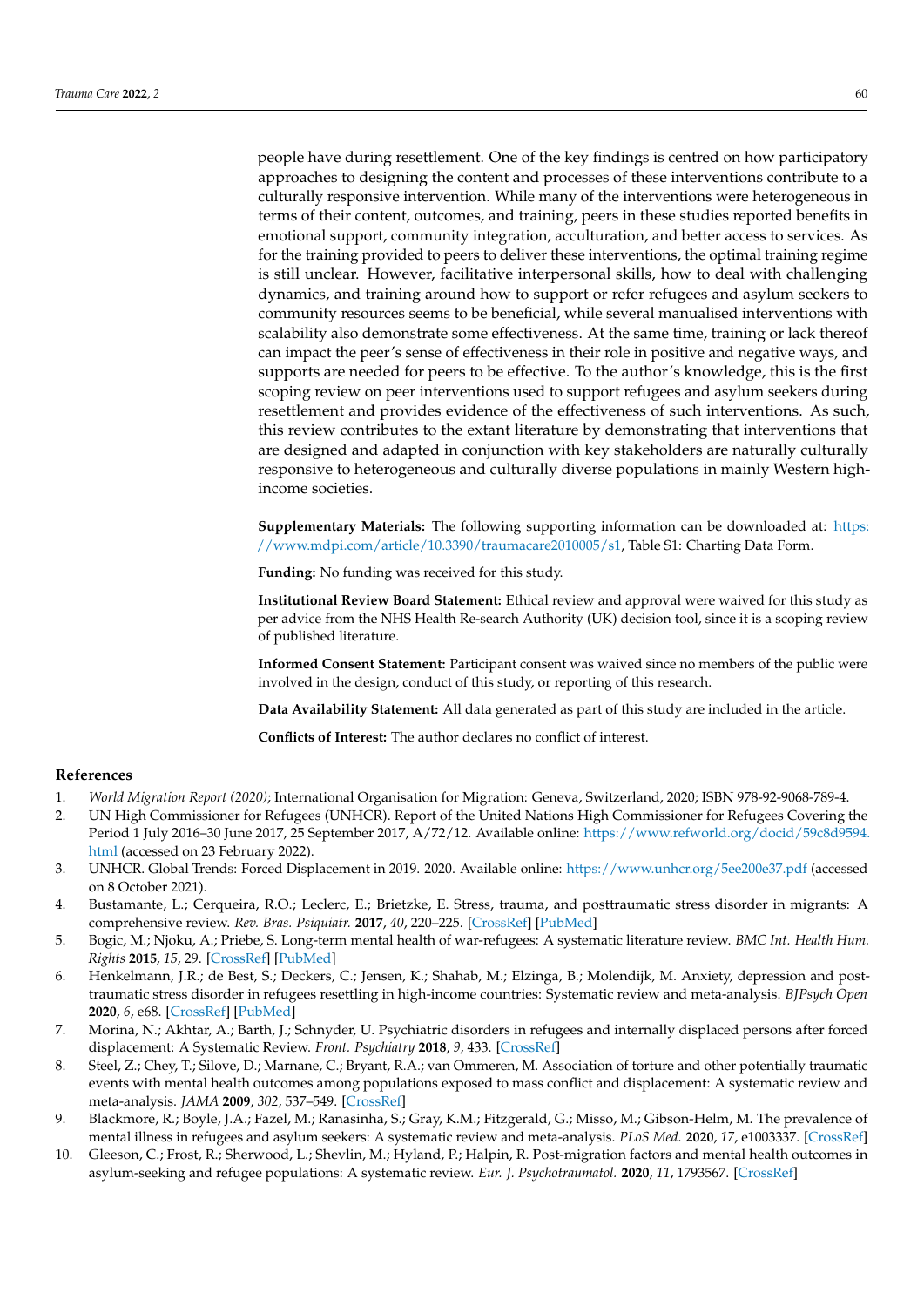- <span id="page-10-0"></span>11. Van der Boor, C.F.; Amos, R.; Nevitt, S.; Dowrick, C.; White, R.G. Systematic review of factors associated with quality of life of asylum seekers and refugees in high-income countries. *Confl. Health* **2020**, *14*, 48. [\[CrossRef\]](http://doi.org/10.1186/s13031-020-00292-y)
- <span id="page-10-1"></span>12. McGarry, O.; Hannigan, A.; Manuela De Almeida, M.; Severoni, S.; Puthoopparambil, S.J.; MacFarlane, A. *What Strategies to Address Communication Barriers for Refugees and Migrants in Health Care Settings Have Been Implemented and Evaluated across the WHO European Region?* WHO Regional Office for Europe: Copenhagen, Denmark, 2008.
- <span id="page-10-2"></span>13. Turrini, G.; Purgato, M.; Acarturk, C.; Anttila, M.; Au, T.; Ballette, F.; Bird, M.; Carswell, K.; Churchill, R.; Cuijpers, P.; et al. Efficacy and acceptability of psychosocial interventions in asylum seekers and refugees: Systematic review and meta-analysis. *Epidemiol. Psychiatr. Sci.* **2019**, *28*, 376–388. [\[CrossRef\]](http://doi.org/10.1017/S2045796019000027)
- <span id="page-10-3"></span>14. Çetrez, Ö.A.; DeMarinis, V.; Sundvall, M.; Fernandez-Gonzalez, M.; Borisova, L.; Titelman, D. A Public Mental Health Study among Iraqi Refugees in Sweden: Social Determinants, Resilience, Gender, and Cultural Context. *Front. Sociol.* **2021**, *26*, 6:551105. [\[CrossRef\]](http://doi.org/10.3389/fsoc.2021.551105)
- <span id="page-10-16"></span>15. Goodkind, J.R.; Bybee, D.; Hess, J.M.; Amer, S.; Ndayisenga, M.; Greene, R.N.; Choe, R.; Isakson, B.; Baca, B.; Pannah, M. Randomized Controlled Trial of a Multilevel Intervention to Address Social Determinants of Refugee Mental Health. *Am. J. Community Psychol.* **2020**, *65*, 272–289. [\[CrossRef\]](http://doi.org/10.1002/ajcp.12418) [\[PubMed\]](http://www.ncbi.nlm.nih.gov/pubmed/32067251)
- 16. Goodkind, J.R. Effectiveness of a Community-Based Advocacy and Learning Program for Hmong Refugees. *Am. J. Community Psychol.* **2006**, *36*, 387–408. [\[CrossRef\]](http://doi.org/10.1007/s10464-005-8633-z) [\[PubMed\]](http://www.ncbi.nlm.nih.gov/pubmed/16389507)
- <span id="page-10-4"></span>17. Kim, W.; Kim, I.; Lin, L.; Baltimore, K.; Lin, L. Social Determinants of Mental Health Among Karen Refugees from Burma. *Community Ment. Health J.* **2021**, 1–12. [\[CrossRef\]](http://doi.org/10.1007/s10597-021-00880-z) [\[PubMed\]](http://www.ncbi.nlm.nih.gov/pubmed/34417911)
- <span id="page-10-5"></span>18. Badali, J.J.; Grande, S.; Mardikian, K. From passive recipient to community advocate: Reflections on peer-based resettlement programs for Arabic-speaking refugees in Canada. *Glob. J. Community Psychol. Pract.* **2017**, *8*, 1–31.
- <span id="page-10-6"></span>19. Huey, S.J., Jr.; Tilley, J.L.; Jones, E.O.; Smith, C.A. The contribution of cultural competence to evidence-based care for ethnically diverse populations. *Annu. Rev. Clin. Psychol.* **2014**, *10*, 305–338. [\[CrossRef\]](http://doi.org/10.1146/annurev-clinpsy-032813-153729)
- <span id="page-10-7"></span>20. Lau, L.S.; Rodgers, G. Cultural Competence in Refugee Service Settings: A Scoping Review. *Health Equity* **2021**, *5*, 124–134. [\[CrossRef\]](http://doi.org/10.1089/heq.2020.0094)
- <span id="page-10-8"></span>21. Perera, C.; Salamanca-Sanabria, A.; Caballero-Bernal, J.; Feldman, L.; Hansen, M.; Bird, M.; Hansen, P.; Dinesen, C.; Wiedemann, N.; Vallières, F. No implementation without cultural adaptation: A process for culturally adapting low-intensity psychological interventions in humanitarian settings. *J. Confl. Health* **2020**, *14*, 46. [\[CrossRef\]](http://doi.org/10.1186/s13031-020-00290-0)
- <span id="page-10-9"></span>22. Riza, E.; Kalkman, S.; Coritsidis, A.; Koubardas, S.; Vassiliu, S.; Lazarou, D.; Karnaki, P.; Zota, D.; Kantzanou, M.; Psaltopoulou, T.; et al. Community-Based Healthcare for Migrants and Refugees: A Scoping Literature Review of Best Practices. *Healthcare* **2020**, *8*, 115. [\[CrossRef\]](http://doi.org/10.3390/healthcare8020115)
- <span id="page-10-10"></span>23. Benish, S.G.; Quintana, S.; Wampold, B.E. Culturally adapted psychotherapy and the legitimacy of myth: A direct-comparison meta-analysis. *J. Couns. Psychol.* **2011**, *58*, 279–289. [\[CrossRef\]](http://doi.org/10.1037/a0023626)
- 24. Griner, D.; Smith, T.B. Culturally adapted mental health intervention: A meta-analytic review. *J. Psychother.* **2006**, *43*, 531–548. [\[CrossRef\]](http://doi.org/10.1037/0033-3204.43.4.531)
- <span id="page-10-11"></span>25. Smith, T.B.; Rodríguez, M.D.; Bernal, G. Culture. *J. Clin. Psychol.* **2011**, *67*, 166–175. [\[CrossRef\]](http://doi.org/10.1002/jclp.20757) [\[PubMed\]](http://www.ncbi.nlm.nih.gov/pubmed/21105069)
- <span id="page-10-12"></span>26. Riggs, E.; Davis, E.; Gibbs, L.; Block, K.; Szwarc, J.; Casey, S.; Duell-Piening, P.; Waters, E. Accessing maternal and child health services in Melbourne, Australia: Reflections from refugee families and service providers. *BMC Health Serv. Res.* **2012**, *12*, 117. [\[CrossRef\]](http://doi.org/10.1186/1472-6963-12-117) [\[PubMed\]](http://www.ncbi.nlm.nih.gov/pubmed/22587587)
- <span id="page-10-13"></span>27. Bellamy, C.; Schmutte, T.; Davidson, L. An update on the growing evidence base for peer support. *Ment. Health Soc. Incl.* **2017**, *21*, 161–167. [\[CrossRef\]](http://doi.org/10.1108/MHSI-03-2017-0014)
- 28. Fuhr, D.C.; Salisbury, T.T.; De Silva, M.J.; Atif, N.; van Ginneken, N.; Rahman, A.; Patel, V. Effectiveness of peer-delivered interventions for severe mental illness and depression on clinical and psychosocial outcomes: A systematic review and metaanalysis. *Soc. Psychiatry Psychiatr. Epidemiol.* **2014**, *49*, 1691–1702. [\[CrossRef\]](http://doi.org/10.1007/s00127-014-0857-5) [\[PubMed\]](http://www.ncbi.nlm.nih.gov/pubmed/24632847)
- 29. King, A.J.; Simmons, M.B. A systematic review of the attributes and outcomes of peer work and guidelines for reporting studies of peer interventions. *Psychiatr. Serv.* **2018**, *69*, 961–977. [\[CrossRef\]](http://doi.org/10.1176/appi.ps.201700564)
- 30. Lloyd-Evans, B.; Mayo-Wilson, E.; Harrison, B.; Istead, H.; Brown, E.; Pilling, S.; Johnson, S.; Kendall, T. A systematic review and meta-analysis of randomised controlled trials of peer support for people with severe mental illness. *BMC Psychiatry* **2014**, *14*, 39. [\[CrossRef\]](http://doi.org/10.1186/1471-244X-14-39)
- <span id="page-10-14"></span>31. White, S.; Foster, R.; Marks, J.; Morshead, R.; Goldsmith, L.; Barlow, S.; Sin, J.; Gillard, S. The effectiveness of one-to-one peer support in mental health services: A systematic review and meta-analysis. *BMC Psychiatry* **2020**, *20*, 534. [\[CrossRef\]](http://doi.org/10.1186/s12888-020-02923-3)
- <span id="page-10-15"></span>32. Shaw, S.A.; Funk, M. A Systematic Review of Social Service Programs Serving Refugees. *Res. Soc. Work Pract.* **2019**, *29*, 847–862. [\[CrossRef\]](http://doi.org/10.1177/1049731518824405)
- <span id="page-10-17"></span>33. Burns, R.; Zhang, C.X.; Patel, P.; Eley, I.; Campos-Matos, I.; Aldridge, R.W. Migration health research in the United Kingdom: A scoping review. *J. Migr. Health* **2021**, *4*, 100061. [\[CrossRef\]](http://doi.org/10.1016/j.jmh.2021.100061)
- <span id="page-10-18"></span>34. Villarroel, N.; Hannigan, A.; Severoni, S. Migrant health research in the Republic of Ireland: A scoping review. *BMC Public Health* **2019**, *19*, 324. [\[CrossRef\]](http://doi.org/10.1186/s12889-019-6651-2)
- <span id="page-10-19"></span>35. Essex, R.; Kalocsányiová, E.; Rumyantseva, N.; Jameson, J. Trust Amongst Refugees in Resettlement Settings: A Systematic Scoping Review and Thematic Analysis of the Literature. *Int. Migr. Integr.* **2021**, 1–26. [\[CrossRef\]](http://doi.org/10.1007/s12134-021-00850-0)